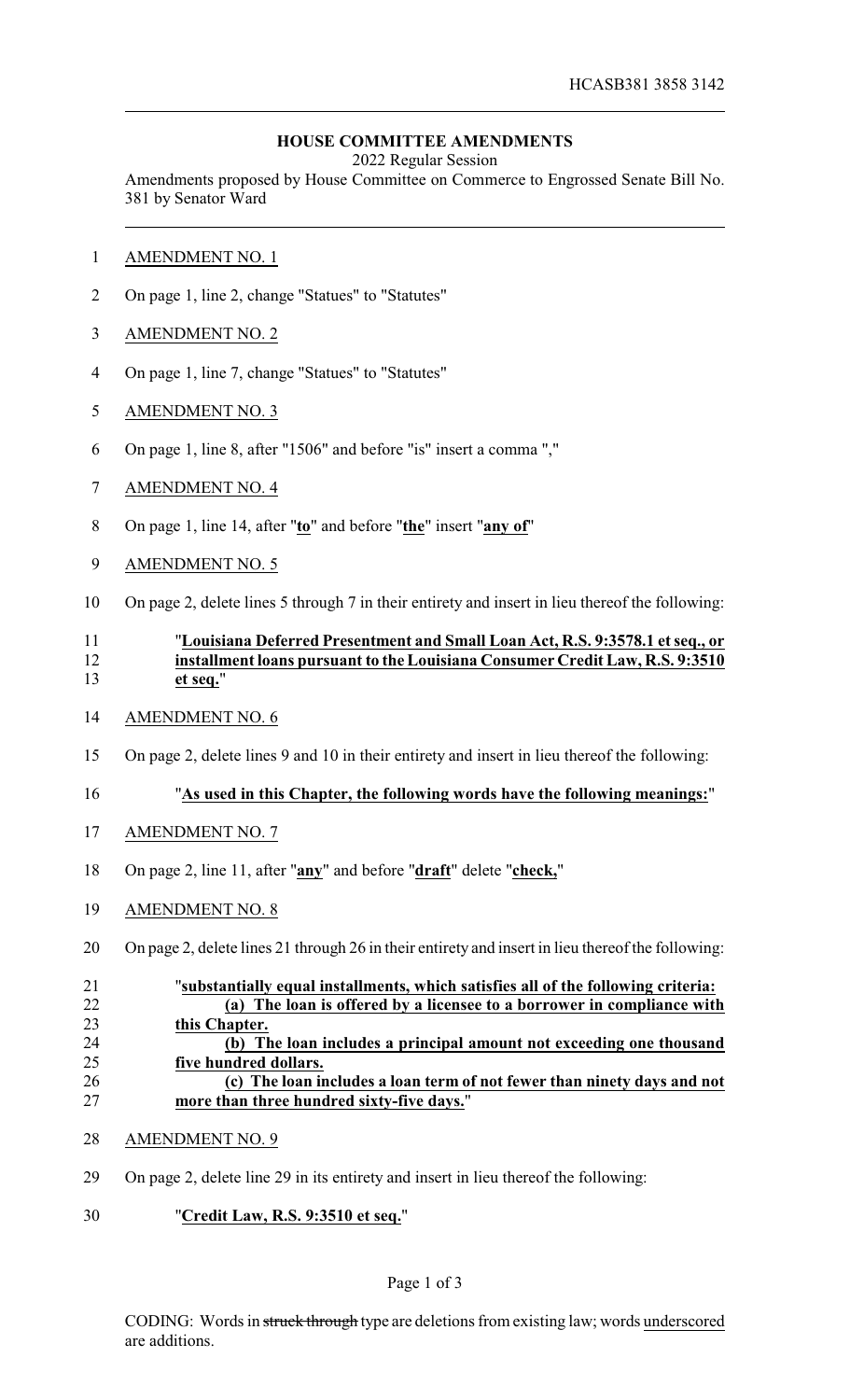- AMENDMENT NO. 10
- On page 3, line 6, delete "**(1)**" and after "**entered**" and before "**between**" insert "**into**"
- AMENDMENT NO. 11
- On page 3, delete line 7 in its entirety and insert in lieu thereof the following:

# "**borrower pursuant to this Chapter shall satisfy all of the following criteria:**"

- AMENDMENT NO. 12
- On page 3, at the beginning of line 8, change "**(a) Authorize**" to "**(1) The agreement authorizes**"
- AMENDMENT NO. 13
- On page 3, at the beginning of line 10, change "**(b) A**" to "**(2) The agreement contains a**"
- AMENDMENT NO. 14
- On page 3, at the beginning of line 17, change "**(c)(i) A**" to "**(3) The agreement contains a**"
- AMENDMENT NO. 15
- On page 4, delete line 3 in its entirety and insert in lieu thereof the following:

## "**B. The disclosure notices required pursuant to Subsection A of this Section shall be visibly**"

- AMENDMENT NO. 16
- On page 4, at the beginning of line 5, change "**B.**" to "**C.**"
- AMENDMENT NO. 17
- On page 4, line 17, after "**charges**" and before "**authorized**" insert "**as**"
- AMENDMENT NO. 18
- On page 4, at the beginning of line 23, change "**C.(1)**" to "**D.(1)**"
- AMENDMENT NO. 19
- On page 4, delete line 24 and insert in lieu thereof:
- "**except those charges described in Paragraphs (C)(3) and (4) of this**"
- AMENDMENT NO. 20
- On page 4, line 29, after "**proceeds**" and before "**if**" insert a comma "**,**"
- AMENDMENT NO. 21
- On page 5, delete lines 3 and 4 in their entirety and insert in lieu thereof the following: